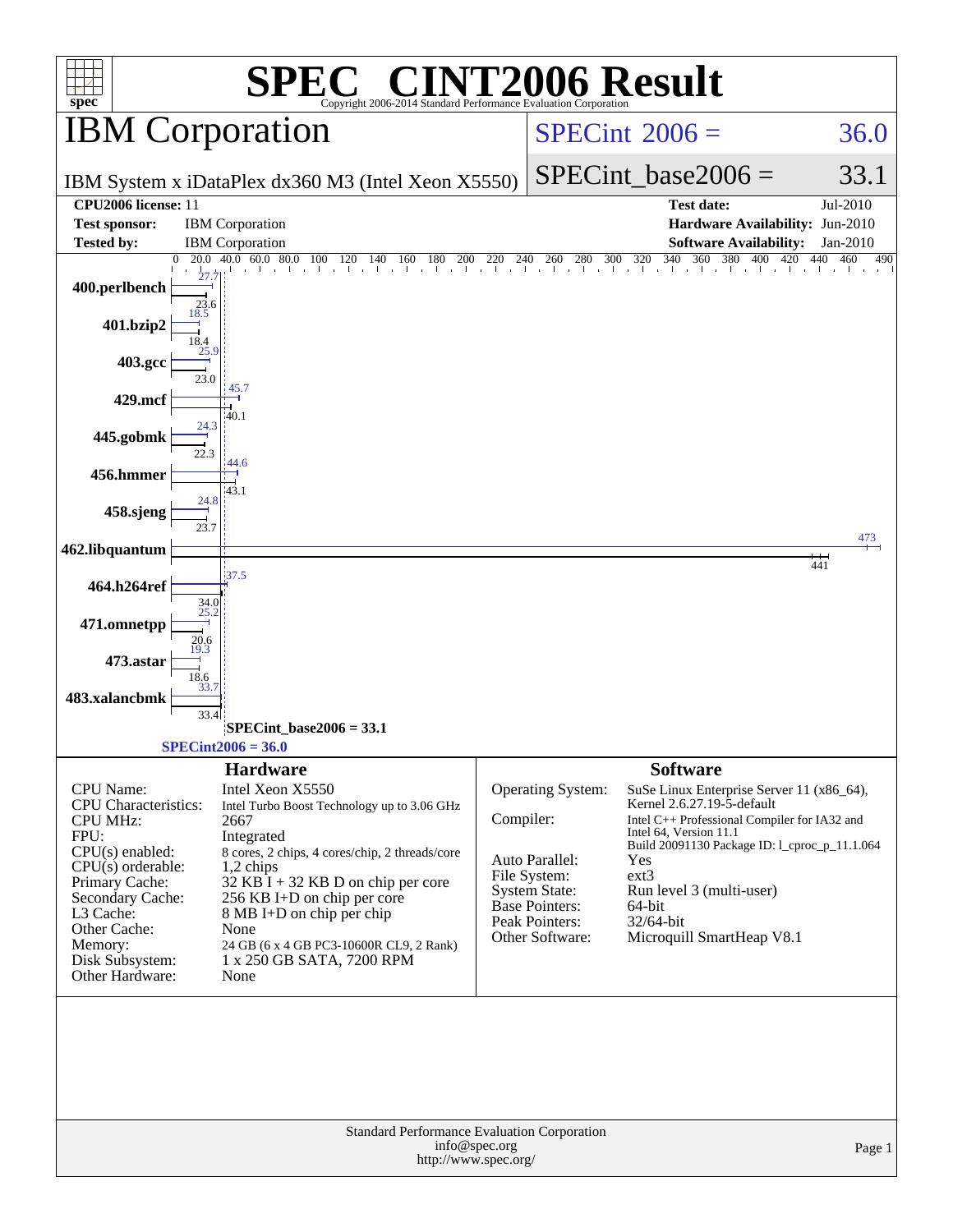

# **[SPEC CINT2006 Result](http://www.spec.org/auto/cpu2006/Docs/result-fields.html#SPECCINT2006Result)**

## IBM Corporation

#### $SPECint2006 = 36.0$  $SPECint2006 = 36.0$

IBM System x iDataPlex dx360 M3 (Intel Xeon X5550)

**[CPU2006 license:](http://www.spec.org/auto/cpu2006/Docs/result-fields.html#CPU2006license)** 11 **[Test date:](http://www.spec.org/auto/cpu2006/Docs/result-fields.html#Testdate)** Jul-2010

 $SPECTnt\_base2006 = 33.1$ 

**[Test sponsor:](http://www.spec.org/auto/cpu2006/Docs/result-fields.html#Testsponsor)** IBM Corporation **[Hardware Availability:](http://www.spec.org/auto/cpu2006/Docs/result-fields.html#HardwareAvailability)** Jun-2010 **[Tested by:](http://www.spec.org/auto/cpu2006/Docs/result-fields.html#Testedby)** IBM Corporation **[Software Availability:](http://www.spec.org/auto/cpu2006/Docs/result-fields.html#SoftwareAvailability)** Jan-2010

#### **[Results Table](http://www.spec.org/auto/cpu2006/Docs/result-fields.html#ResultsTable)**

|                    |                           | <b>Base</b>  |                |       |                |       | <b>Peak</b>                                                                                                   |              |                |              |                |              |
|--------------------|---------------------------|--------------|----------------|-------|----------------|-------|---------------------------------------------------------------------------------------------------------------|--------------|----------------|--------------|----------------|--------------|
| <b>Benchmark</b>   | <b>Seconds</b>            | <b>Ratio</b> | <b>Seconds</b> | Ratio | <b>Seconds</b> | Ratio | <b>Seconds</b>                                                                                                | <b>Ratio</b> | <b>Seconds</b> | <b>Ratio</b> | <b>Seconds</b> | <b>Ratio</b> |
| 400.perlbench      | 424                       | 23.0         | 415            | 23.6  | 413            | 23.7  | 354                                                                                                           | 27.6         | 353            | 27.7         | <u>353</u>     | 27.7         |
| 401.bzip2          | 533                       | 18.1         | 523            | 18.4  | 523            | 18.5  | 522                                                                                                           | 18.5         | 522            | 18.5         | 522            | 18.5         |
| $403.\mathrm{gcc}$ | 349                       | 23.1         | 349            | 23.0  | 350            | 23.0  | 311                                                                                                           | 25.9         | 309            | 26.0         | 311            | 25.9         |
| $429$ .mcf         | 227                       | 40.1         | 227            | 40.2  | 228            | 40.1  | 199                                                                                                           | 45.7         | 199            | 45.7         | 200            | 45.7         |
| $445$ .gobmk       | 471                       | 22.3         | 471            | 22.3  | 473            | 22.2  | 431                                                                                                           | 24.3         | 431            | 24.3         | 432            | 24.3         |
| $ 456$ .hmmer      | 217                       | 43.1         | 215            | 43.3  | 217            | 43.1  | 209                                                                                                           | 44.7         | 209            | 44.6         | 210            | 44.4         |
| $458$ .sjeng       | 510                       | 23.7         | 511            | 23.7  | <u>511</u>     | 23.7  | 487                                                                                                           | 24.8         | 489            | 24.7         | 488            | 24.8         |
| 462.libquantum     | 47.6                      | 435          | 47.0           | 441   | 46.4           | 446   | 43.8                                                                                                          | 473          | 43.8           | 473          | 43.0           | 481          |
| 464.h264ref        | 652                       | 33.9         | 650            | 34.0  | 650            | 34.1  | 590                                                                                                           | 37.5         | <u>590</u>     | 37.5         | 590            | 37.5         |
| 471.omnetpp        | 302                       | 20.7         | 303            | 20.6  | 303            | 20.6  | 248                                                                                                           | 25.2         | 248            | 25.2         | 248            | 25.2         |
| $473$ . astar      | 378                       | 18.6         | 378            | 18.6  | 378            | 18.6  | 364                                                                                                           | 19.3         | 364            | 19.3         | 364            | 19.3         |
| 483.xalancbmk      | 206                       | 33.5         | 207            | 33.3  | 206            | 33.4  | 205                                                                                                           | 33.7         | 204            | <u>33.7</u>  | 203            | 33.9         |
|                    | $\mathbf{D}$ $\mathbf{L}$ | 2.11         |                |       |                | D.11  | and a final formation of the fit and a state of the state of the state of the state of the state of the state |              |                |              |                |              |

Results appear in the [order in which they were run.](http://www.spec.org/auto/cpu2006/Docs/result-fields.html#RunOrder) Bold underlined text [indicates a median measurement.](http://www.spec.org/auto/cpu2006/Docs/result-fields.html#Median)

#### **[Platform Notes](http://www.spec.org/auto/cpu2006/Docs/result-fields.html#PlatformNotes)**

 Turbo Mode Enable Turbo Boost set to Traditional CPU C State Enable

#### **[General Notes](http://www.spec.org/auto/cpu2006/Docs/result-fields.html#GeneralNotes)**

 Binaries were compiled on SLES 10 with Binutils 2.18.50.0.7.20080502 'ulimit -s unlimited' was used to set the stack size to unlimited prior to run OMP\_NUM\_THREADS set to number of cores KMP\_AFFINITY set to granularity=fine,scatter

## **[Base Compiler Invocation](http://www.spec.org/auto/cpu2006/Docs/result-fields.html#BaseCompilerInvocation)**

[C benchmarks](http://www.spec.org/auto/cpu2006/Docs/result-fields.html#Cbenchmarks): [icc -m64](http://www.spec.org/cpu2006/results/res2010q3/cpu2006-20100719-12493.flags.html#user_CCbase_intel_icc_64bit_f346026e86af2a669e726fe758c88044)

[C++ benchmarks:](http://www.spec.org/auto/cpu2006/Docs/result-fields.html#CXXbenchmarks) [icpc -m64](http://www.spec.org/cpu2006/results/res2010q3/cpu2006-20100719-12493.flags.html#user_CXXbase_intel_icpc_64bit_fc66a5337ce925472a5c54ad6a0de310)

## **[Base Portability Flags](http://www.spec.org/auto/cpu2006/Docs/result-fields.html#BasePortabilityFlags)**

400.perlbench: [-DSPEC\\_CPU\\_LP64](http://www.spec.org/cpu2006/results/res2010q3/cpu2006-20100719-12493.flags.html#b400.perlbench_basePORTABILITY_DSPEC_CPU_LP64) [-DSPEC\\_CPU\\_LINUX\\_X64](http://www.spec.org/cpu2006/results/res2010q3/cpu2006-20100719-12493.flags.html#b400.perlbench_baseCPORTABILITY_DSPEC_CPU_LINUX_X64)

Continued on next page

Standard Performance Evaluation Corporation [info@spec.org](mailto:info@spec.org) <http://www.spec.org/>

Page 2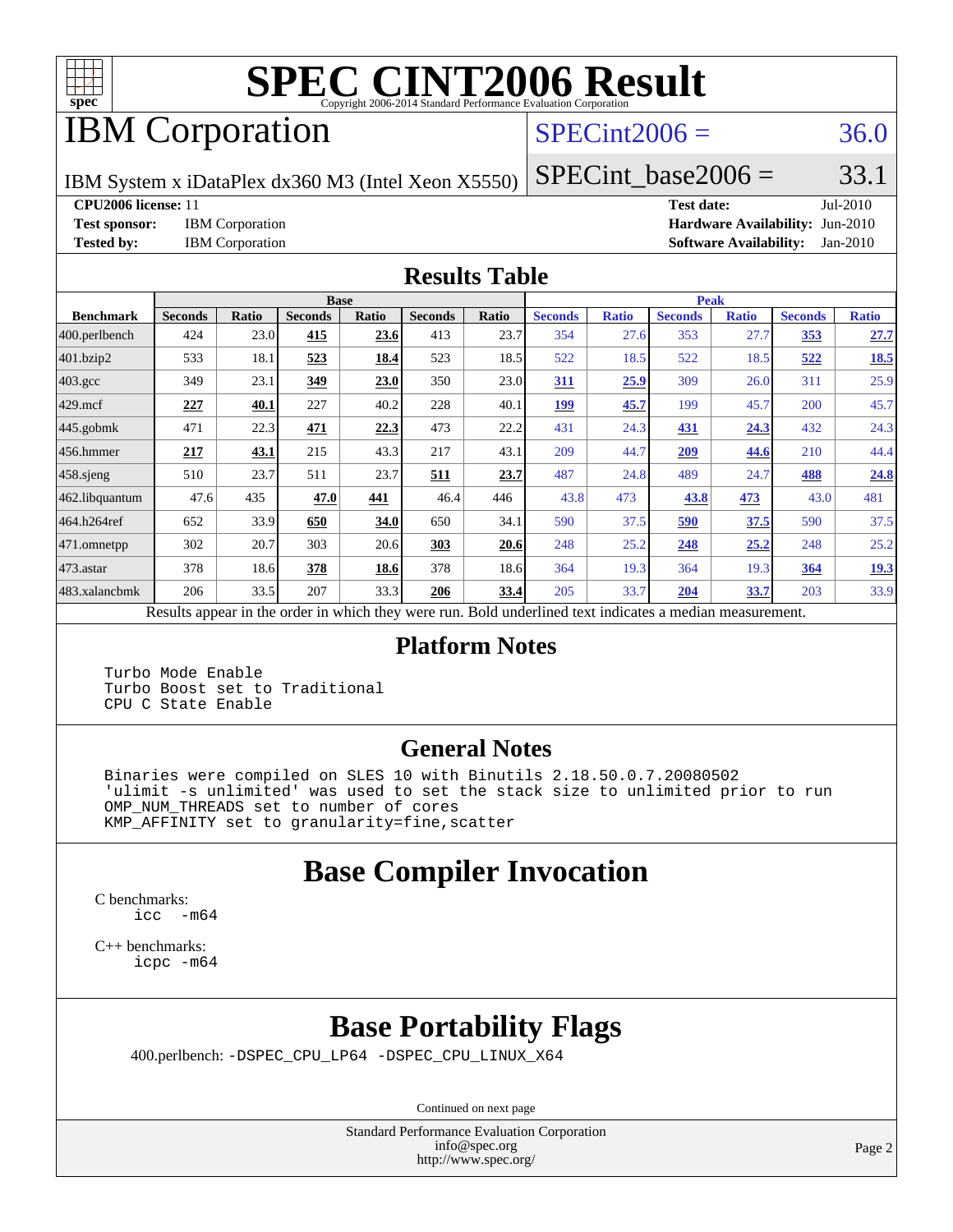

# **[SPEC CINT2006 Result](http://www.spec.org/auto/cpu2006/Docs/result-fields.html#SPECCINT2006Result)**

IBM Corporation

 $SPECint2006 = 36.0$  $SPECint2006 = 36.0$ 

IBM System x iDataPlex dx360 M3 (Intel Xeon X5550)

| <b>Test sponsor:</b> | <b>IBM</b> Corporation |
|----------------------|------------------------|
| <b>Tested by:</b>    | <b>IBM</b> Corporation |

SPECint base2006 =  $33.1$ **[CPU2006 license:](http://www.spec.org/auto/cpu2006/Docs/result-fields.html#CPU2006license)** 11 **[Test date:](http://www.spec.org/auto/cpu2006/Docs/result-fields.html#Testdate)** Jul-2010 **[Hardware Availability:](http://www.spec.org/auto/cpu2006/Docs/result-fields.html#HardwareAvailability)** Jun-2010

**[Software Availability:](http://www.spec.org/auto/cpu2006/Docs/result-fields.html#SoftwareAvailability)** Jan-2010

## **[Base Portability Flags \(Continued\)](http://www.spec.org/auto/cpu2006/Docs/result-fields.html#BasePortabilityFlags)**

 401.bzip2: [-DSPEC\\_CPU\\_LP64](http://www.spec.org/cpu2006/results/res2010q3/cpu2006-20100719-12493.flags.html#suite_basePORTABILITY401_bzip2_DSPEC_CPU_LP64) 403.gcc: [-DSPEC\\_CPU\\_LP64](http://www.spec.org/cpu2006/results/res2010q3/cpu2006-20100719-12493.flags.html#suite_basePORTABILITY403_gcc_DSPEC_CPU_LP64) 429.mcf: [-DSPEC\\_CPU\\_LP64](http://www.spec.org/cpu2006/results/res2010q3/cpu2006-20100719-12493.flags.html#suite_basePORTABILITY429_mcf_DSPEC_CPU_LP64) 445.gobmk: [-DSPEC\\_CPU\\_LP64](http://www.spec.org/cpu2006/results/res2010q3/cpu2006-20100719-12493.flags.html#suite_basePORTABILITY445_gobmk_DSPEC_CPU_LP64) 456.hmmer: [-DSPEC\\_CPU\\_LP64](http://www.spec.org/cpu2006/results/res2010q3/cpu2006-20100719-12493.flags.html#suite_basePORTABILITY456_hmmer_DSPEC_CPU_LP64) 458.sjeng: [-DSPEC\\_CPU\\_LP64](http://www.spec.org/cpu2006/results/res2010q3/cpu2006-20100719-12493.flags.html#suite_basePORTABILITY458_sjeng_DSPEC_CPU_LP64) 462.libquantum: [-DSPEC\\_CPU\\_LP64](http://www.spec.org/cpu2006/results/res2010q3/cpu2006-20100719-12493.flags.html#suite_basePORTABILITY462_libquantum_DSPEC_CPU_LP64) [-DSPEC\\_CPU\\_LINUX](http://www.spec.org/cpu2006/results/res2010q3/cpu2006-20100719-12493.flags.html#b462.libquantum_baseCPORTABILITY_DSPEC_CPU_LINUX) 464.h264ref: [-DSPEC\\_CPU\\_LP64](http://www.spec.org/cpu2006/results/res2010q3/cpu2006-20100719-12493.flags.html#suite_basePORTABILITY464_h264ref_DSPEC_CPU_LP64) 471.omnetpp: [-DSPEC\\_CPU\\_LP64](http://www.spec.org/cpu2006/results/res2010q3/cpu2006-20100719-12493.flags.html#suite_basePORTABILITY471_omnetpp_DSPEC_CPU_LP64) 473.astar: [-DSPEC\\_CPU\\_LP64](http://www.spec.org/cpu2006/results/res2010q3/cpu2006-20100719-12493.flags.html#suite_basePORTABILITY473_astar_DSPEC_CPU_LP64) 483.xalancbmk: [-DSPEC\\_CPU\\_LP64](http://www.spec.org/cpu2006/results/res2010q3/cpu2006-20100719-12493.flags.html#suite_basePORTABILITY483_xalancbmk_DSPEC_CPU_LP64) [-DSPEC\\_CPU\\_LINUX](http://www.spec.org/cpu2006/results/res2010q3/cpu2006-20100719-12493.flags.html#b483.xalancbmk_baseCXXPORTABILITY_DSPEC_CPU_LINUX)

#### **[Base Optimization Flags](http://www.spec.org/auto/cpu2006/Docs/result-fields.html#BaseOptimizationFlags)**

[C benchmarks](http://www.spec.org/auto/cpu2006/Docs/result-fields.html#Cbenchmarks):

[-xSSE4.2](http://www.spec.org/cpu2006/results/res2010q3/cpu2006-20100719-12493.flags.html#user_CCbase_f-xSSE42_f91528193cf0b216347adb8b939d4107) [-ipo](http://www.spec.org/cpu2006/results/res2010q3/cpu2006-20100719-12493.flags.html#user_CCbase_f-ipo) [-O3](http://www.spec.org/cpu2006/results/res2010q3/cpu2006-20100719-12493.flags.html#user_CCbase_f-O3) [-no-prec-div](http://www.spec.org/cpu2006/results/res2010q3/cpu2006-20100719-12493.flags.html#user_CCbase_f-no-prec-div) [-static](http://www.spec.org/cpu2006/results/res2010q3/cpu2006-20100719-12493.flags.html#user_CCbase_f-static) [-parallel](http://www.spec.org/cpu2006/results/res2010q3/cpu2006-20100719-12493.flags.html#user_CCbase_f-parallel) [-opt-prefetch](http://www.spec.org/cpu2006/results/res2010q3/cpu2006-20100719-12493.flags.html#user_CCbase_f-opt-prefetch)

[C++ benchmarks:](http://www.spec.org/auto/cpu2006/Docs/result-fields.html#CXXbenchmarks)

```
-xSSE4.2 -ipo -O3 -no-prec-div -opt-prefetch -Wl,-z,muldefs
-L/home/cmplr/usr3/alrahate/cpu2006.1.1.ic11.1/libic11.1-64bit -lsmartheap64
```
#### **[Base Other Flags](http://www.spec.org/auto/cpu2006/Docs/result-fields.html#BaseOtherFlags)**

[C benchmarks](http://www.spec.org/auto/cpu2006/Docs/result-fields.html#Cbenchmarks):

403.gcc: [-Dalloca=\\_alloca](http://www.spec.org/cpu2006/results/res2010q3/cpu2006-20100719-12493.flags.html#b403.gcc_baseEXTRA_CFLAGS_Dalloca_be3056838c12de2578596ca5467af7f3)

#### **[Peak Compiler Invocation](http://www.spec.org/auto/cpu2006/Docs/result-fields.html#PeakCompilerInvocation)**

[C benchmarks \(except as noted below\)](http://www.spec.org/auto/cpu2006/Docs/result-fields.html#Cbenchmarksexceptasnotedbelow): [icc -m64](http://www.spec.org/cpu2006/results/res2010q3/cpu2006-20100719-12493.flags.html#user_CCpeak_intel_icc_64bit_f346026e86af2a669e726fe758c88044)

400.perlbench: [icc -m32](http://www.spec.org/cpu2006/results/res2010q3/cpu2006-20100719-12493.flags.html#user_peakCCLD400_perlbench_intel_icc_32bit_a6a621f8d50482236b970c6ac5f55f93)

429.mcf: [icc -m32](http://www.spec.org/cpu2006/results/res2010q3/cpu2006-20100719-12493.flags.html#user_peakCCLD429_mcf_intel_icc_32bit_a6a621f8d50482236b970c6ac5f55f93)

445.gobmk: [icc -m32](http://www.spec.org/cpu2006/results/res2010q3/cpu2006-20100719-12493.flags.html#user_peakCCLD445_gobmk_intel_icc_32bit_a6a621f8d50482236b970c6ac5f55f93)

464.h264ref: [icc -m32](http://www.spec.org/cpu2006/results/res2010q3/cpu2006-20100719-12493.flags.html#user_peakCCLD464_h264ref_intel_icc_32bit_a6a621f8d50482236b970c6ac5f55f93)

[C++ benchmarks \(except as noted below\):](http://www.spec.org/auto/cpu2006/Docs/result-fields.html#CXXbenchmarksexceptasnotedbelow) [icpc -m32](http://www.spec.org/cpu2006/results/res2010q3/cpu2006-20100719-12493.flags.html#user_CXXpeak_intel_icpc_32bit_4e5a5ef1a53fd332b3c49e69c3330699)

Continued on next page

Standard Performance Evaluation Corporation [info@spec.org](mailto:info@spec.org) <http://www.spec.org/>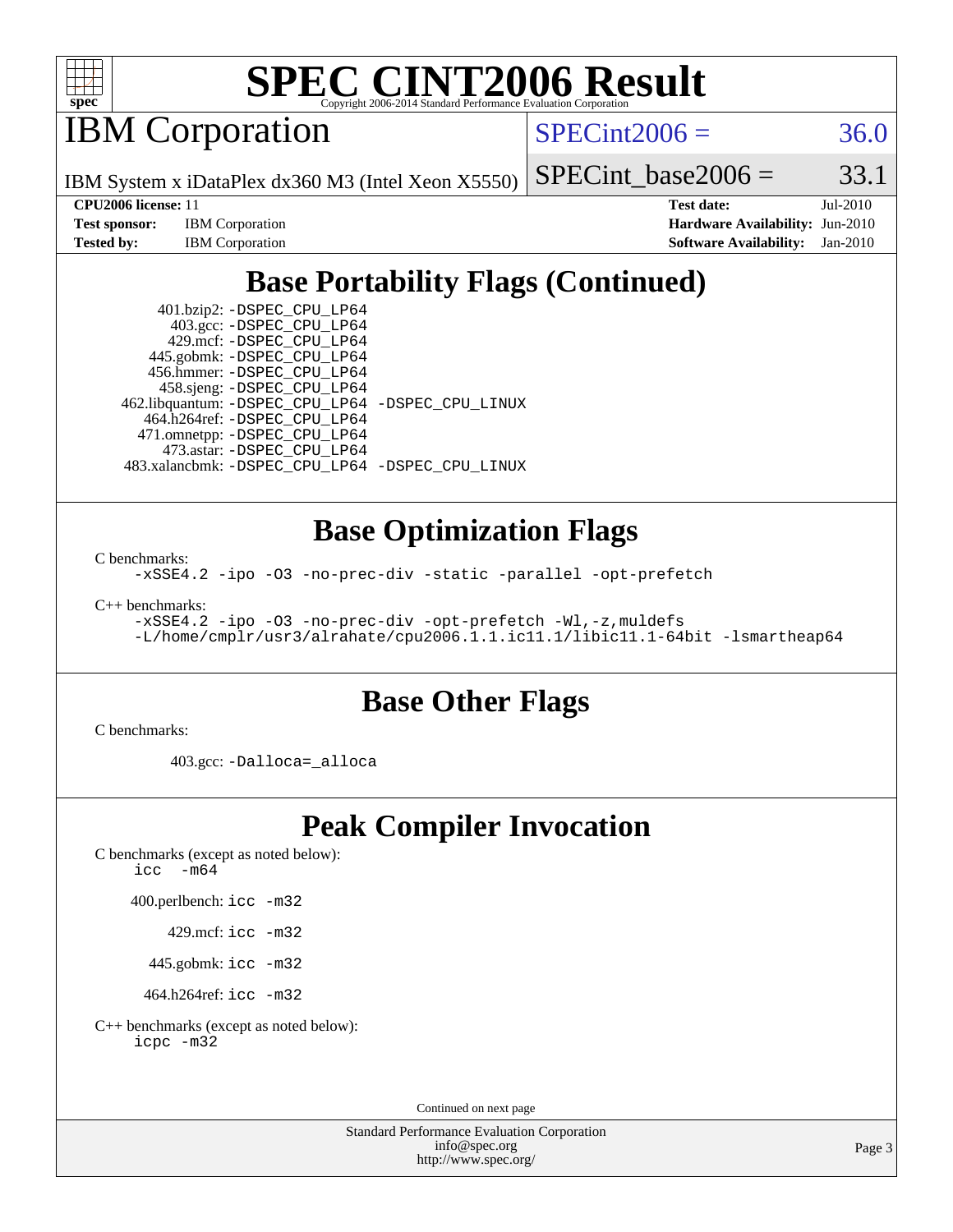

# **[SPEC CINT2006 Result](http://www.spec.org/auto/cpu2006/Docs/result-fields.html#SPECCINT2006Result)**

IBM Corporation

 $SPECint2006 = 36.0$  $SPECint2006 = 36.0$ 

IBM System x iDataPlex dx360 M3 (Intel Xeon X5550)

SPECint base2006 =  $33.1$ 

**[Test sponsor:](http://www.spec.org/auto/cpu2006/Docs/result-fields.html#Testsponsor)** IBM Corporation **[Hardware Availability:](http://www.spec.org/auto/cpu2006/Docs/result-fields.html#HardwareAvailability)** Jun-2010

**[CPU2006 license:](http://www.spec.org/auto/cpu2006/Docs/result-fields.html#CPU2006license)** 11 **[Test date:](http://www.spec.org/auto/cpu2006/Docs/result-fields.html#Testdate)** Jul-2010 **[Tested by:](http://www.spec.org/auto/cpu2006/Docs/result-fields.html#Testedby)** IBM Corporation **[Software Availability:](http://www.spec.org/auto/cpu2006/Docs/result-fields.html#SoftwareAvailability)** Jan-2010

## **[Peak Compiler Invocation \(Continued\)](http://www.spec.org/auto/cpu2006/Docs/result-fields.html#PeakCompilerInvocation)**

473.astar: [icpc -m64](http://www.spec.org/cpu2006/results/res2010q3/cpu2006-20100719-12493.flags.html#user_peakCXXLD473_astar_intel_icpc_64bit_fc66a5337ce925472a5c54ad6a0de310)

#### **[Peak Portability Flags](http://www.spec.org/auto/cpu2006/Docs/result-fields.html#PeakPortabilityFlags)**

 400.perlbench: [-DSPEC\\_CPU\\_LINUX\\_IA32](http://www.spec.org/cpu2006/results/res2010q3/cpu2006-20100719-12493.flags.html#b400.perlbench_peakCPORTABILITY_DSPEC_CPU_LINUX_IA32) 401.bzip2: [-DSPEC\\_CPU\\_LP64](http://www.spec.org/cpu2006/results/res2010q3/cpu2006-20100719-12493.flags.html#suite_peakPORTABILITY401_bzip2_DSPEC_CPU_LP64)

 403.gcc: [-DSPEC\\_CPU\\_LP64](http://www.spec.org/cpu2006/results/res2010q3/cpu2006-20100719-12493.flags.html#suite_peakPORTABILITY403_gcc_DSPEC_CPU_LP64) 456.hmmer: [-DSPEC\\_CPU\\_LP64](http://www.spec.org/cpu2006/results/res2010q3/cpu2006-20100719-12493.flags.html#suite_peakPORTABILITY456_hmmer_DSPEC_CPU_LP64) 458.sjeng: [-DSPEC\\_CPU\\_LP64](http://www.spec.org/cpu2006/results/res2010q3/cpu2006-20100719-12493.flags.html#suite_peakPORTABILITY458_sjeng_DSPEC_CPU_LP64) 462.libquantum: [-DSPEC\\_CPU\\_LP64](http://www.spec.org/cpu2006/results/res2010q3/cpu2006-20100719-12493.flags.html#suite_peakPORTABILITY462_libquantum_DSPEC_CPU_LP64) [-DSPEC\\_CPU\\_LINUX](http://www.spec.org/cpu2006/results/res2010q3/cpu2006-20100719-12493.flags.html#b462.libquantum_peakCPORTABILITY_DSPEC_CPU_LINUX) 473.astar: [-DSPEC\\_CPU\\_LP64](http://www.spec.org/cpu2006/results/res2010q3/cpu2006-20100719-12493.flags.html#suite_peakPORTABILITY473_astar_DSPEC_CPU_LP64) 483.xalancbmk: [-DSPEC\\_CPU\\_LINUX](http://www.spec.org/cpu2006/results/res2010q3/cpu2006-20100719-12493.flags.html#b483.xalancbmk_peakCXXPORTABILITY_DSPEC_CPU_LINUX)

#### **[Peak Optimization Flags](http://www.spec.org/auto/cpu2006/Docs/result-fields.html#PeakOptimizationFlags)**

[C benchmarks](http://www.spec.org/auto/cpu2006/Docs/result-fields.html#Cbenchmarks):

 400.perlbench: [-xSSE4.2](http://www.spec.org/cpu2006/results/res2010q3/cpu2006-20100719-12493.flags.html#user_peakPASS2_CFLAGSPASS2_LDCFLAGS400_perlbench_f-xSSE42_f91528193cf0b216347adb8b939d4107)(pass 2) [-prof-gen](http://www.spec.org/cpu2006/results/res2010q3/cpu2006-20100719-12493.flags.html#user_peakPASS1_CFLAGSPASS1_LDCFLAGS400_perlbench_prof_gen_e43856698f6ca7b7e442dfd80e94a8fc)(pass 1) [-ipo](http://www.spec.org/cpu2006/results/res2010q3/cpu2006-20100719-12493.flags.html#user_peakPASS2_CFLAGSPASS2_LDCFLAGS400_perlbench_f-ipo)(pass 2) [-O3](http://www.spec.org/cpu2006/results/res2010q3/cpu2006-20100719-12493.flags.html#user_peakPASS2_CFLAGSPASS2_LDCFLAGS400_perlbench_f-O3)(pass 2) [-no-prec-div](http://www.spec.org/cpu2006/results/res2010q3/cpu2006-20100719-12493.flags.html#user_peakPASS2_CFLAGSPASS2_LDCFLAGS400_perlbench_f-no-prec-div)(pass 2) [-static](http://www.spec.org/cpu2006/results/res2010q3/cpu2006-20100719-12493.flags.html#user_peakPASS2_CFLAGSPASS2_LDCFLAGS400_perlbench_f-static)(pass 2) [-prof-use](http://www.spec.org/cpu2006/results/res2010q3/cpu2006-20100719-12493.flags.html#user_peakPASS2_CFLAGSPASS2_LDCFLAGS400_perlbench_prof_use_bccf7792157ff70d64e32fe3e1250b55)(pass 2) [-ansi-alias](http://www.spec.org/cpu2006/results/res2010q3/cpu2006-20100719-12493.flags.html#user_peakCOPTIMIZE400_perlbench_f-ansi-alias) [-opt-prefetch](http://www.spec.org/cpu2006/results/res2010q3/cpu2006-20100719-12493.flags.html#user_peakCOPTIMIZE400_perlbench_f-opt-prefetch) 401.bzip2: [-xSSE4.2](http://www.spec.org/cpu2006/results/res2010q3/cpu2006-20100719-12493.flags.html#user_peakPASS2_CFLAGSPASS2_LDCFLAGS401_bzip2_f-xSSE42_f91528193cf0b216347adb8b939d4107)(pass 2) [-prof-gen](http://www.spec.org/cpu2006/results/res2010q3/cpu2006-20100719-12493.flags.html#user_peakPASS1_CFLAGSPASS1_LDCFLAGS401_bzip2_prof_gen_e43856698f6ca7b7e442dfd80e94a8fc)(pass 1) [-ipo](http://www.spec.org/cpu2006/results/res2010q3/cpu2006-20100719-12493.flags.html#user_peakPASS2_CFLAGSPASS2_LDCFLAGS401_bzip2_f-ipo)(pass 2) [-O3](http://www.spec.org/cpu2006/results/res2010q3/cpu2006-20100719-12493.flags.html#user_peakPASS2_CFLAGSPASS2_LDCFLAGS401_bzip2_f-O3)(pass 2) [-no-prec-div](http://www.spec.org/cpu2006/results/res2010q3/cpu2006-20100719-12493.flags.html#user_peakCOPTIMIZEPASS2_CFLAGSPASS2_LDCFLAGS401_bzip2_f-no-prec-div) [-static](http://www.spec.org/cpu2006/results/res2010q3/cpu2006-20100719-12493.flags.html#user_peakPASS2_CFLAGSPASS2_LDCFLAGS401_bzip2_f-static)(pass 2) [-prof-use](http://www.spec.org/cpu2006/results/res2010q3/cpu2006-20100719-12493.flags.html#user_peakPASS2_CFLAGSPASS2_LDCFLAGS401_bzip2_prof_use_bccf7792157ff70d64e32fe3e1250b55)(pass 2) [-auto-ilp32](http://www.spec.org/cpu2006/results/res2010q3/cpu2006-20100719-12493.flags.html#user_peakCOPTIMIZE401_bzip2_f-auto-ilp32) [-opt-prefetch](http://www.spec.org/cpu2006/results/res2010q3/cpu2006-20100719-12493.flags.html#user_peakCOPTIMIZE401_bzip2_f-opt-prefetch) [-ansi-alias](http://www.spec.org/cpu2006/results/res2010q3/cpu2006-20100719-12493.flags.html#user_peakCOPTIMIZE401_bzip2_f-ansi-alias) 403.gcc: [-xSSE4.2](http://www.spec.org/cpu2006/results/res2010q3/cpu2006-20100719-12493.flags.html#user_peakCOPTIMIZE403_gcc_f-xSSE42_f91528193cf0b216347adb8b939d4107) [-ipo](http://www.spec.org/cpu2006/results/res2010q3/cpu2006-20100719-12493.flags.html#user_peakCOPTIMIZE403_gcc_f-ipo) [-O3](http://www.spec.org/cpu2006/results/res2010q3/cpu2006-20100719-12493.flags.html#user_peakCOPTIMIZE403_gcc_f-O3) [-no-prec-div](http://www.spec.org/cpu2006/results/res2010q3/cpu2006-20100719-12493.flags.html#user_peakCOPTIMIZE403_gcc_f-no-prec-div) [-static](http://www.spec.org/cpu2006/results/res2010q3/cpu2006-20100719-12493.flags.html#user_peakCOPTIMIZE403_gcc_f-static) [-inline-calloc](http://www.spec.org/cpu2006/results/res2010q3/cpu2006-20100719-12493.flags.html#user_peakCOPTIMIZE403_gcc_f-inline-calloc) [-opt-malloc-options=3](http://www.spec.org/cpu2006/results/res2010q3/cpu2006-20100719-12493.flags.html#user_peakCOPTIMIZE403_gcc_f-opt-malloc-options_13ab9b803cf986b4ee62f0a5998c2238) [-auto-ilp32](http://www.spec.org/cpu2006/results/res2010q3/cpu2006-20100719-12493.flags.html#user_peakCOPTIMIZE403_gcc_f-auto-ilp32) 429.mcf: [-xSSE4.2](http://www.spec.org/cpu2006/results/res2010q3/cpu2006-20100719-12493.flags.html#user_peakCOPTIMIZE429_mcf_f-xSSE42_f91528193cf0b216347adb8b939d4107) [-ipo](http://www.spec.org/cpu2006/results/res2010q3/cpu2006-20100719-12493.flags.html#user_peakCOPTIMIZE429_mcf_f-ipo) [-O3](http://www.spec.org/cpu2006/results/res2010q3/cpu2006-20100719-12493.flags.html#user_peakCOPTIMIZE429_mcf_f-O3) [-no-prec-div](http://www.spec.org/cpu2006/results/res2010q3/cpu2006-20100719-12493.flags.html#user_peakCOPTIMIZE429_mcf_f-no-prec-div) [-static](http://www.spec.org/cpu2006/results/res2010q3/cpu2006-20100719-12493.flags.html#user_peakCOPTIMIZE429_mcf_f-static) [-opt-prefetch](http://www.spec.org/cpu2006/results/res2010q3/cpu2006-20100719-12493.flags.html#user_peakCOPTIMIZE429_mcf_f-opt-prefetch) 445.gobmk: [-xSSE4.2](http://www.spec.org/cpu2006/results/res2010q3/cpu2006-20100719-12493.flags.html#user_peakPASS2_CFLAGSPASS2_LDCFLAGS445_gobmk_f-xSSE42_f91528193cf0b216347adb8b939d4107)(pass 2) [-prof-gen](http://www.spec.org/cpu2006/results/res2010q3/cpu2006-20100719-12493.flags.html#user_peakPASS1_CFLAGSPASS1_LDCFLAGS445_gobmk_prof_gen_e43856698f6ca7b7e442dfd80e94a8fc)(pass 1) [-prof-use](http://www.spec.org/cpu2006/results/res2010q3/cpu2006-20100719-12493.flags.html#user_peakPASS2_CFLAGSPASS2_LDCFLAGS445_gobmk_prof_use_bccf7792157ff70d64e32fe3e1250b55)(pass 2) [-O2](http://www.spec.org/cpu2006/results/res2010q3/cpu2006-20100719-12493.flags.html#user_peakCOPTIMIZE445_gobmk_f-O2) [-ipo](http://www.spec.org/cpu2006/results/res2010q3/cpu2006-20100719-12493.flags.html#user_peakCOPTIMIZE445_gobmk_f-ipo) [-no-prec-div](http://www.spec.org/cpu2006/results/res2010q3/cpu2006-20100719-12493.flags.html#user_peakCOPTIMIZE445_gobmk_f-no-prec-div) [-ansi-alias](http://www.spec.org/cpu2006/results/res2010q3/cpu2006-20100719-12493.flags.html#user_peakCOPTIMIZE445_gobmk_f-ansi-alias) 456.hmmer: [-xSSE4.2](http://www.spec.org/cpu2006/results/res2010q3/cpu2006-20100719-12493.flags.html#user_peakCOPTIMIZE456_hmmer_f-xSSE42_f91528193cf0b216347adb8b939d4107) [-ipo](http://www.spec.org/cpu2006/results/res2010q3/cpu2006-20100719-12493.flags.html#user_peakCOPTIMIZE456_hmmer_f-ipo) [-O3](http://www.spec.org/cpu2006/results/res2010q3/cpu2006-20100719-12493.flags.html#user_peakCOPTIMIZE456_hmmer_f-O3) [-no-prec-div](http://www.spec.org/cpu2006/results/res2010q3/cpu2006-20100719-12493.flags.html#user_peakCOPTIMIZE456_hmmer_f-no-prec-div) [-static](http://www.spec.org/cpu2006/results/res2010q3/cpu2006-20100719-12493.flags.html#user_peakCOPTIMIZE456_hmmer_f-static) [-unroll2](http://www.spec.org/cpu2006/results/res2010q3/cpu2006-20100719-12493.flags.html#user_peakCOPTIMIZE456_hmmer_f-unroll_784dae83bebfb236979b41d2422d7ec2) [-ansi-alias](http://www.spec.org/cpu2006/results/res2010q3/cpu2006-20100719-12493.flags.html#user_peakCOPTIMIZE456_hmmer_f-ansi-alias) [-auto-ilp32](http://www.spec.org/cpu2006/results/res2010q3/cpu2006-20100719-12493.flags.html#user_peakCOPTIMIZE456_hmmer_f-auto-ilp32) 458.sjeng: [-xSSE4.2](http://www.spec.org/cpu2006/results/res2010q3/cpu2006-20100719-12493.flags.html#user_peakPASS2_CFLAGSPASS2_LDCFLAGS458_sjeng_f-xSSE42_f91528193cf0b216347adb8b939d4107)(pass 2) [-prof-gen](http://www.spec.org/cpu2006/results/res2010q3/cpu2006-20100719-12493.flags.html#user_peakPASS1_CFLAGSPASS1_LDCFLAGS458_sjeng_prof_gen_e43856698f6ca7b7e442dfd80e94a8fc)(pass 1) [-ipo](http://www.spec.org/cpu2006/results/res2010q3/cpu2006-20100719-12493.flags.html#user_peakPASS2_CFLAGSPASS2_LDCFLAGS458_sjeng_f-ipo)(pass 2) [-O3](http://www.spec.org/cpu2006/results/res2010q3/cpu2006-20100719-12493.flags.html#user_peakPASS2_CFLAGSPASS2_LDCFLAGS458_sjeng_f-O3)(pass 2) [-no-prec-div](http://www.spec.org/cpu2006/results/res2010q3/cpu2006-20100719-12493.flags.html#user_peakPASS2_CFLAGSPASS2_LDCFLAGS458_sjeng_f-no-prec-div)(pass 2) [-static](http://www.spec.org/cpu2006/results/res2010q3/cpu2006-20100719-12493.flags.html#user_peakPASS2_CFLAGSPASS2_LDCFLAGS458_sjeng_f-static)(pass 2) [-prof-use](http://www.spec.org/cpu2006/results/res2010q3/cpu2006-20100719-12493.flags.html#user_peakPASS2_CFLAGSPASS2_LDCFLAGS458_sjeng_prof_use_bccf7792157ff70d64e32fe3e1250b55)(pass 2) [-unroll4](http://www.spec.org/cpu2006/results/res2010q3/cpu2006-20100719-12493.flags.html#user_peakCOPTIMIZE458_sjeng_f-unroll_4e5e4ed65b7fd20bdcd365bec371b81f) 462.libquantum: [-xSSE4.2](http://www.spec.org/cpu2006/results/res2010q3/cpu2006-20100719-12493.flags.html#user_peakCOPTIMIZE462_libquantum_f-xSSE42_f91528193cf0b216347adb8b939d4107) [-ipo](http://www.spec.org/cpu2006/results/res2010q3/cpu2006-20100719-12493.flags.html#user_peakCOPTIMIZE462_libquantum_f-ipo) [-O3](http://www.spec.org/cpu2006/results/res2010q3/cpu2006-20100719-12493.flags.html#user_peakCOPTIMIZE462_libquantum_f-O3) [-no-prec-div](http://www.spec.org/cpu2006/results/res2010q3/cpu2006-20100719-12493.flags.html#user_peakCOPTIMIZE462_libquantum_f-no-prec-div) [-static](http://www.spec.org/cpu2006/results/res2010q3/cpu2006-20100719-12493.flags.html#user_peakCOPTIMIZE462_libquantum_f-static) [-parallel](http://www.spec.org/cpu2006/results/res2010q3/cpu2006-20100719-12493.flags.html#user_peakCOPTIMIZE462_libquantum_f-parallel) [-opt-prefetch](http://www.spec.org/cpu2006/results/res2010q3/cpu2006-20100719-12493.flags.html#user_peakCOPTIMIZE462_libquantum_f-opt-prefetch) [-par-schedule-static=32768](http://www.spec.org/cpu2006/results/res2010q3/cpu2006-20100719-12493.flags.html#user_peakCOPTIMIZE462_libquantum_f-par-schedule_9386bcd99ba64e99ee01d1aafefddd14) [-ansi-alias](http://www.spec.org/cpu2006/results/res2010q3/cpu2006-20100719-12493.flags.html#user_peakCOPTIMIZE462_libquantum_f-ansi-alias) 464.h264ref: [-xSSE4.2](http://www.spec.org/cpu2006/results/res2010q3/cpu2006-20100719-12493.flags.html#user_peakPASS2_CFLAGSPASS2_LDCFLAGS464_h264ref_f-xSSE42_f91528193cf0b216347adb8b939d4107)(pass 2) [-prof-gen](http://www.spec.org/cpu2006/results/res2010q3/cpu2006-20100719-12493.flags.html#user_peakPASS1_CFLAGSPASS1_LDCFLAGS464_h264ref_prof_gen_e43856698f6ca7b7e442dfd80e94a8fc)(pass 1) [-ipo](http://www.spec.org/cpu2006/results/res2010q3/cpu2006-20100719-12493.flags.html#user_peakPASS2_CFLAGSPASS2_LDCFLAGS464_h264ref_f-ipo)(pass 2) [-O3](http://www.spec.org/cpu2006/results/res2010q3/cpu2006-20100719-12493.flags.html#user_peakPASS2_CFLAGSPASS2_LDCFLAGS464_h264ref_f-O3)(pass 2) [-no-prec-div](http://www.spec.org/cpu2006/results/res2010q3/cpu2006-20100719-12493.flags.html#user_peakPASS2_CFLAGSPASS2_LDCFLAGS464_h264ref_f-no-prec-div)(pass 2) [-static](http://www.spec.org/cpu2006/results/res2010q3/cpu2006-20100719-12493.flags.html#user_peakPASS2_CFLAGSPASS2_LDCFLAGS464_h264ref_f-static)(pass 2) [-prof-use](http://www.spec.org/cpu2006/results/res2010q3/cpu2006-20100719-12493.flags.html#user_peakPASS2_CFLAGSPASS2_LDCFLAGS464_h264ref_prof_use_bccf7792157ff70d64e32fe3e1250b55)(pass 2) [-unroll2](http://www.spec.org/cpu2006/results/res2010q3/cpu2006-20100719-12493.flags.html#user_peakCOPTIMIZE464_h264ref_f-unroll_784dae83bebfb236979b41d2422d7ec2) [-ansi-alias](http://www.spec.org/cpu2006/results/res2010q3/cpu2006-20100719-12493.flags.html#user_peakCOPTIMIZE464_h264ref_f-ansi-alias)

Continued on next page

Standard Performance Evaluation Corporation [info@spec.org](mailto:info@spec.org) <http://www.spec.org/>